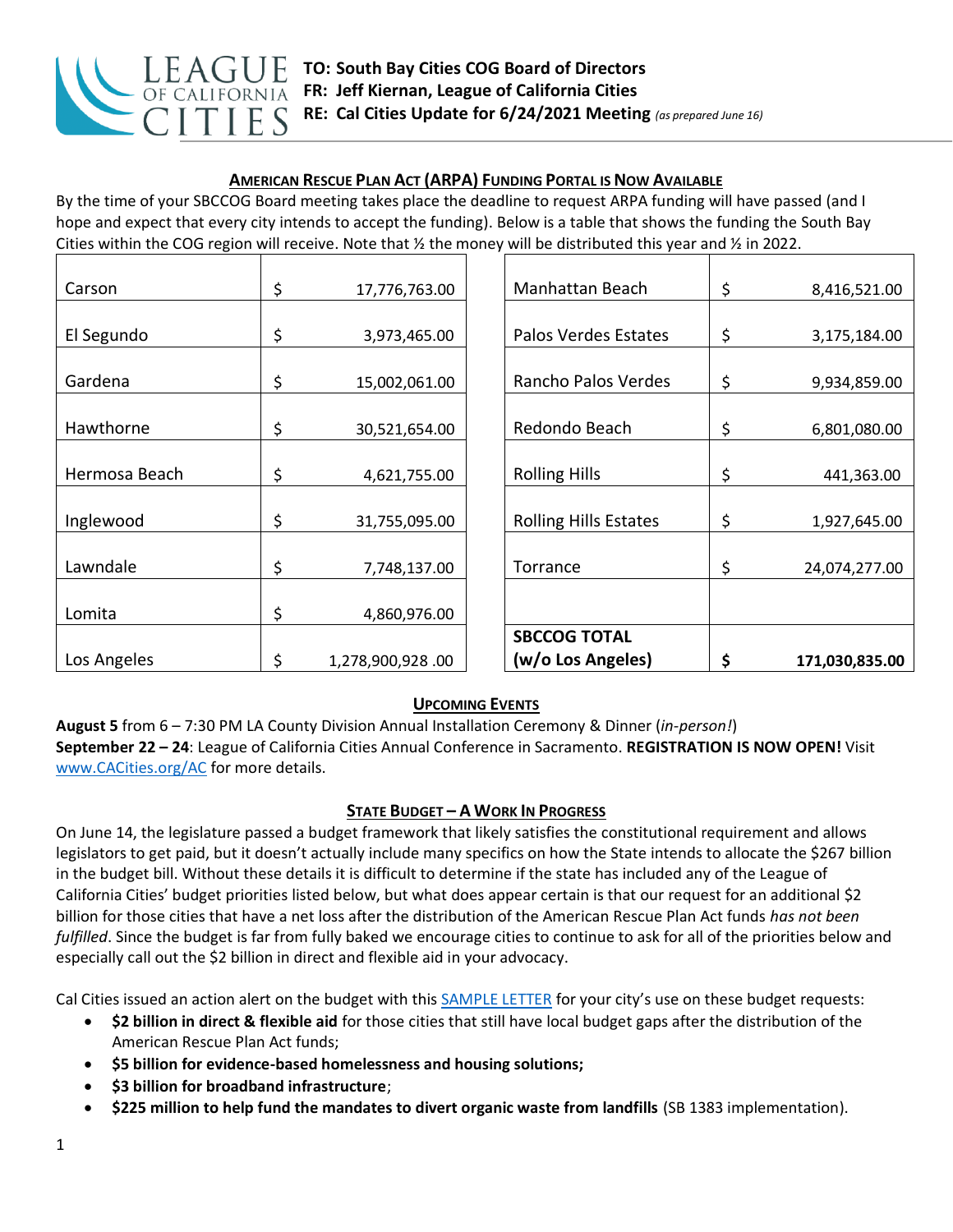#### **LEGISLATIVE UPDATE**

By the time the COG Board meets there will be about 11 weeks of the legislative year left (including 4 weeks of scheduled recess), so please consider looking closely at the list below. While leadership negotiates with the governor on the remaining budgetary sticking points, the rest of the legislature is churning through committee hearings and working to advance legislation (especially those that have been assigned to multiple committees) before the monthlong summer recess begins on July 16.

Thank you to the COG for your positions on **SB 9 (Atkins)**, **AB 339 (Lee)** and **SB 556 (Dodd)** – I encourage the COG member cities to also advocate on these bills and to consider the other Cal Cities action alert on **SB 278 (Leyva)** as all of these bills have moved forward unabated. Additionally, although Cal Cities has not issued an action alert *(yet)*, please take a closer look at AB 215 (Chiu) & AB 1401 (Friedman) – these bills haven't garnered as much attention but could have a big impact on land use.

Cal Cities lobbyists have identified these bills as priorities at our recent Legislative Action Days:

- **[AB 14 \(Aguiar-Curry\)](http://r20.rs6.net/tn.jsp?f=001OdeEqPmDZ7qEXIagUtmznAo6xcbTt2h2t7vFbda4edTeLnlK3EKL0DI0EckOZPwuIuGBODVpDjgbJSqKCcN7M-8UgMp4oSMvifkY1FKVb1J6dXOhmAEAJToqpfncoqnuISpfVaKOkllPGrNA4MlP-3gCdhX3Ygaw9XFrXc2qbKX7Ae5YdgsTJ1WcAr0xbLbj7qy3629yh376q-RV7MF1mub6qYLZc1sCqz-EpzoAjZc_kSFimdiVltmHHmdvzXx0TOaHFrP-99efBO_1JFOVerrOEgWOEcLKpYDJ1ffhaVI=&c=BVnxiTVlJnbG6yF-t7F3niBo5WQVtQbK1xBz4DPRAgSuXRy6AX5gYQ==&ch=TQ33t0aUWuOHZnUA0cFQoAo72h-NfcvY7oaEcGb5RLL1UM2Qadlmkw==&jrc=1) Communications. Broadband Services. California Advanced Services Fund.** This measure would reform the existing California Advanced Services Fund (CASF) surcharge to help close the digital divide. Specifically, it would continue the collection of the CASF fund beyond its original 2022 sunset date, and make it easier for local governments to apply for these infrastructure grants. This would create a long-term sustainable funding source for cities for broadband deployment. Cal Cities Position: Support
- **[AB 215 \(Chiu\)](http://r20.rs6.net/tn.jsp?f=001OdeEqPmDZ7qEXIagUtmznAo6xcbTt2h2t7vFbda4edTeLnlK3EKL0DI0EckOZPwuW9orJXUYwVeZp1tcQzTWOMkCvObq5pFt06aWSdZOwCY1J94E1NJQplt86brbFLgn4a8wlOb4_mvgmxxD673tpPJzygqnbSrHgDJCgYcTP-23Lw7tokKiVVE9blfQDhO6qLBlgbCO3L3Qg2OmMPehK6lqxwJTl_-8CYNV52c177gXtx_ZQx4jsYrAdCaY6AbpPyCt7uLlXHmMzNfFRxi57SmVl7JNSu6zHs-CwZRnuso=&c=BVnxiTVlJnbG6yF-t7F3niBo5WQVtQbK1xBz4DPRAgSuXRy6AX5gYQ==&ch=TQ33t0aUWuOHZnUA0cFQoAo72h-NfcvY7oaEcGb5RLL1UM2Qadlmkw==&jrc=1) Housing Element: Regional Housing Need. Relative Progress Determination**. This measure would require cities to have a mid-cycle housing element consultation with the Department of Housing and Community Development (HCD) if housing production is below the regional average; require cities to amend their laws so as to attain HCD's "pro-housing designation" if housing production is substantially below the regional average; and allow the Attorney General to enforce violations of the Housing Crisis Act of 2019 (SB 330, Skinner). Cal Cities Position: Oppose
- **[AB 339 \(Lee\)](http://r20.rs6.net/tn.jsp?f=001OdeEqPmDZ7qEXIagUtmznAo6xcbTt2h2t7vFbda4edTeLnlK3EKL0DI0EckOZPwuiqre_iQfbsFAU7Uouc5LoXNzoe95b1JpueQv54wrZwk_GCTs9WPz5zcjDlPfXTu7-RQiZqo9T2c9P5i3G1KiLKiOAgn6kPLivGF7a43TkDxW2UhcKlcQdQ8tphWmUthTh8fbyioQF40CwqB-mKihzNFmm-uI_x2ESXCrGglnH5EqqTlj9V-t0MeGf-mM2cFT701jYQfUEy-93YtR30nfqRh6lM9jqAoXihGn4ivkThI=&c=BVnxiTVlJnbG6yF-t7F3niBo5WQVtQbK1xBz4DPRAgSuXRy6AX5gYQ==&ch=TQ33t0aUWuOHZnUA0cFQoAo72h-NfcvY7oaEcGb5RLL1UM2Qadlmkw==&jrc=1) Local Government. Open and Public Meetings.** This measure was significantly amended on May 4 in the Assembly Local Government Committee to only require telephonic or internet based call-in options for city councils and boards of supervisors with jurisdictions larger than 250,000 people. The prior requirements related to translation and interpretation services have been removed and the amended measure now sunsets on December 31, 2023. Cal Cities Position: Oppose w/ Action Alert.
- **[AB 989 \(Gabriel\)](http://r20.rs6.net/tn.jsp?f=001OdeEqPmDZ7qEXIagUtmznAo6xcbTt2h2t7vFbda4edTeLnlK3EKL0DI0EckOZPwuVJiEHMrvQKvIuLHGR2_NnVbTMtDzBpOLDgD3Lq-Fl3-KEv3EOdw8JmFqJkxDQLhE0b0viSLyrziSAT4rlFe8-sNHHgguCmW0kShK-3XVla2Ls3EAulp9YhpLvOVTTipDuDekDlRpdjgy8I6tt4EjRgQhKl5wQllkYqPZ_qAMQ0qiTgvwqWFYY1Xl7khXITRlro98UVwt4yWBZKDs1E1oNw3PPyYE3oqhHC7n6HXZevk=&c=BVnxiTVlJnbG6yF-t7F3niBo5WQVtQbK1xBz4DPRAgSuXRy6AX5gYQ==&ch=TQ33t0aUWuOHZnUA0cFQoAo72h-NfcvY7oaEcGb5RLL1UM2Qadlmkw==&jrc=1) Housing Accountability Act. Appeals. Housing Accountability Committee.** This measure would establish a housing appeals committee and would establish procedures by which an applicant who proposes a housing development project pursuant to the Housing Accountability Act may appeal a local agency's decision on the project application to the committee. Cal Cities Position: Oppose
- **[AB 1401 \(Friedman\)](http://r20.rs6.net/tn.jsp?f=001OdeEqPmDZ7qEXIagUtmznAo6xcbTt2h2t7vFbda4edTeLnlK3EKL0DI0EckOZPwueFuYM2FkCY4jGMy_TDPAh5-qlswAY4Rkfyd6Au-7V6ZAcxN8Eh6KoiBKRGOlZNgPaeMKDeHwRJE57O67u8f-Mu6cHw9QYaBkndwdZ7nSqMfGF9lDAp8INciQGtLjL5G0lG2e2aISR9GefkD6cg7FhCUzTXtrqw3KN9MMh5X8uMo-uh_lA9FZqK4S1qLPrZqrsfnCBiFy1DDit4mF5OhossWDQGoLNg7H0sxyygoPYPs=&c=BVnxiTVlJnbG6yF-t7F3niBo5WQVtQbK1xBz4DPRAgSuXRy6AX5gYQ==&ch=TQ33t0aUWuOHZnUA0cFQoAo72h-NfcvY7oaEcGb5RLL1UM2Qadlmkw==&jrc=1) Residential and Commercial Development. Parking Requirements**. This measure would prohibit a local government from imposing a minimum parking requirement, or enforcing a minimum parking requirement, on residential, commercial, or other development if the development is located on a parcel that is within one-half mile walking distance of public transit or located within a low-vehicle miles traveled area. Cal Cities Position: Oppose
- **SB [2 \(Bradford\)](http://r20.rs6.net/tn.jsp?f=001OdeEqPmDZ7qEXIagUtmznAo6xcbTt2h2t7vFbda4edTeLnlK3EKL0DI0EckOZPwu3vAqQdCZ16EP7abv-5wAwY10lHMrMZJmwcqJeL4iK_X0vc9jCwwVUcMiI5eG_sSFFvw1YG0pJnZjTJUaepebep55vRuBxv8NVDntgx2maWTaETudwj61kKI4tSOiQXuzMDxXpMqpSkK9qOrkWSLT83hOww4EfVbGyUrNLLjgnr38aMRSJUq6tcLJGFCSvPbAOwfSOOMldzbcPGLeylqvpP5p3iWBPt4YTVaL_qsBC9k=&c=BVnxiTVlJnbG6yF-t7F3niBo5WQVtQbK1xBz4DPRAgSuXRy6AX5gYQ==&ch=TQ33t0aUWuOHZnUA0cFQoAo72h-NfcvY7oaEcGb5RLL1UM2Qadlmkw==&jrc=1) Peace Officers. Certification. Civil Rights.** This measure would set standards for peace officer decertification and eliminates qualified immunity for peace officers and custodial officers, or public entities employing peace officers or custodial officers sued under the act. Cal Cities Position: Oppose
- **[SB 4 \(Gonzalez\)](http://r20.rs6.net/tn.jsp?f=001OdeEqPmDZ7qEXIagUtmznAo6xcbTt2h2t7vFbda4edTeLnlK3EKL0DI0EckOZPwu4TTdY3chBG1CBRAudYNP9RblsnkyBTsZVlkMiKO3exj1uXoeuyLujLnj36PO8_M0j_0eEEnNd5nNgPHHFcZSpVusbTxw1IvD68fjgLtdAiX1agRZUSjJFzMDf07q-bblQ690s2Lf-LZCbl3UnyUwVPJ4zwhYdk-Ts4MaG5ZmP-zBaYUP9rTMaEEinod6MpIIV81_R2MGM2tgCOv84pQ4laeg5nYHDNTEwsR3E7U8uQ0=&c=BVnxiTVlJnbG6yF-t7F3niBo5WQVtQbK1xBz4DPRAgSuXRy6AX5gYQ==&ch=TQ33t0aUWuOHZnUA0cFQoAo72h-NfcvY7oaEcGb5RLL1UM2Qadlmkw==&jrc=1) Communications. California Advanced Services Fund. Deaf and Disabled Telecommunications Program. Surcharges.** This measure would reform the existing California Advanced Services Fund (CASF) surcharge to help close the digital divide. Specifically, it would continue the collection of the CASF fund beyond its original 2022 sunset date, and make it easier for local governments to apply for these infrastructure grants. This would create a long-term sustainable funding source for cities for broadband deployment. Cal Cities Position: Support. Los Angeles County Division Position: Support.
- **[SB 9 \(Atkins\)](http://r20.rs6.net/tn.jsp?f=001OdeEqPmDZ7qEXIagUtmznAo6xcbTt2h2t7vFbda4edTeLnlK3EKL0DI0EckOZPwuKhNTFoV4CWshd893ExM_5BEuxVfhjlg0qf7vwvDay5VXad8YKjvmAUdRimD3rt093yiY2jOzHCPnNGAWZAbH4_KNYcygvHpXjRpIQM6zEmPAgsQqt-PJija5dvKQ1iwGZAMvX9Dx7kVXi-4P7kpX5KQ5gfI8fbnpM7Iq59zhAsotc35Fvvkws69uBPgA_inN0NFubLGwVw4LkkTT1vuhtxQ4i8jQ4XHI4ct-Grlahb8=&c=BVnxiTVlJnbG6yF-t7F3niBo5WQVtQbK1xBz4DPRAgSuXRy6AX5gYQ==&ch=TQ33t0aUWuOHZnUA0cFQoAo72h-NfcvY7oaEcGb5RLL1UM2Qadlmkw==&jrc=1) Housing and Development. Approvals.** This bill would require a local government to ministerially approve a housing development containing two residential units in single-family residential zones. Additionally,